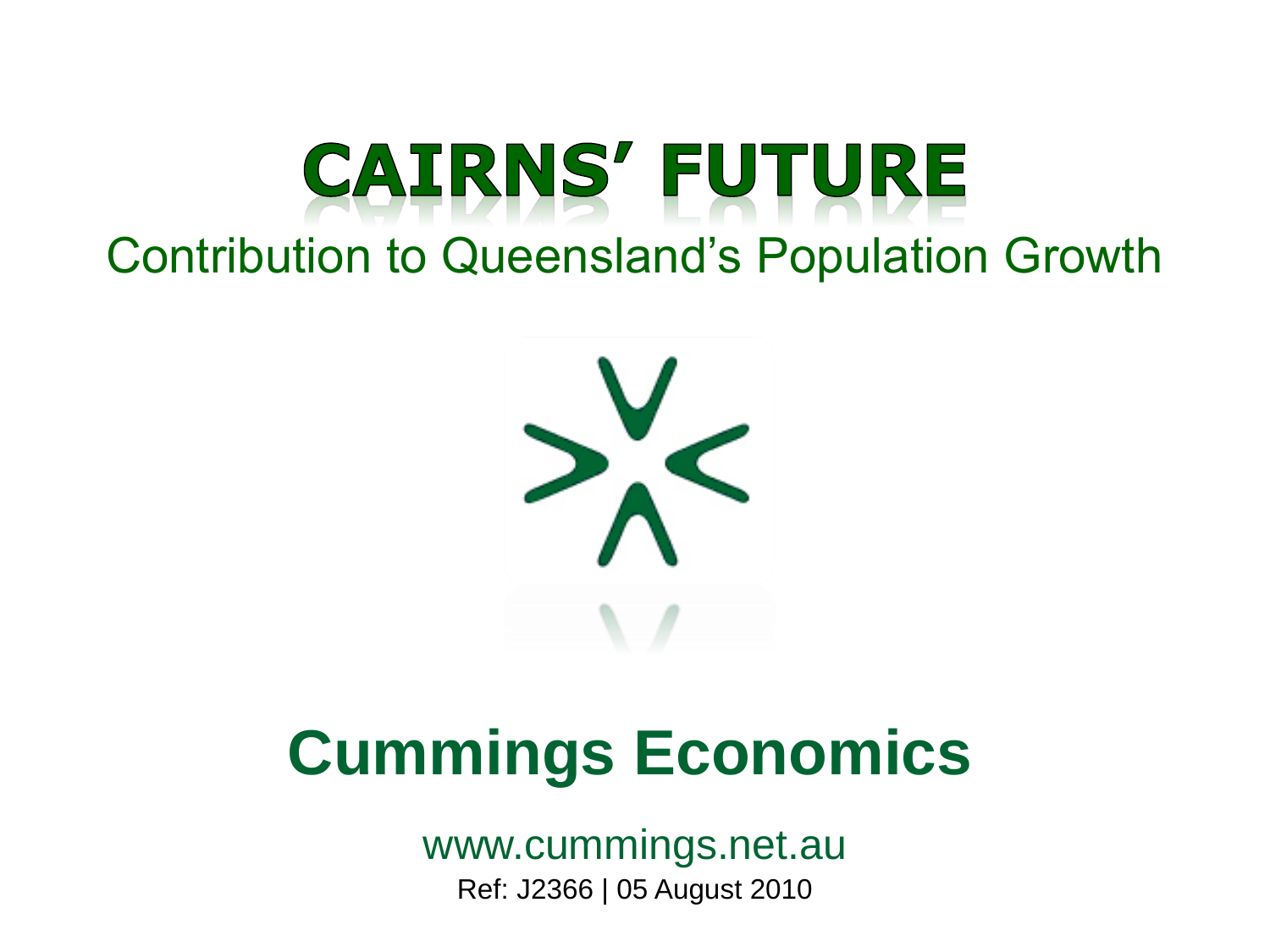| <b>CAIRNS' AVERAGE ANNUAL GROWTH RATES</b><br>OF ESTIMATED RESIDENTIAL POPULATION<br><b>URBAN AREA BY DECADES</b> |            |  |  |  |
|-------------------------------------------------------------------------------------------------------------------|------------|--|--|--|
| $1950 - 1960$                                                                                                     | $3.2%$ pa  |  |  |  |
| $1960 - 1970$                                                                                                     | $2.0\%$ pa |  |  |  |
| $1970 - 1980$                                                                                                     | $4.0\%$ pa |  |  |  |
| $1980 - 1990$                                                                                                     | $3.6%$ pa  |  |  |  |
| $1990 - 2000$                                                                                                     | $2.9%$ pa  |  |  |  |
| 9 years $2000 - 2009$                                                                                             | $3.0\%$ pa |  |  |  |

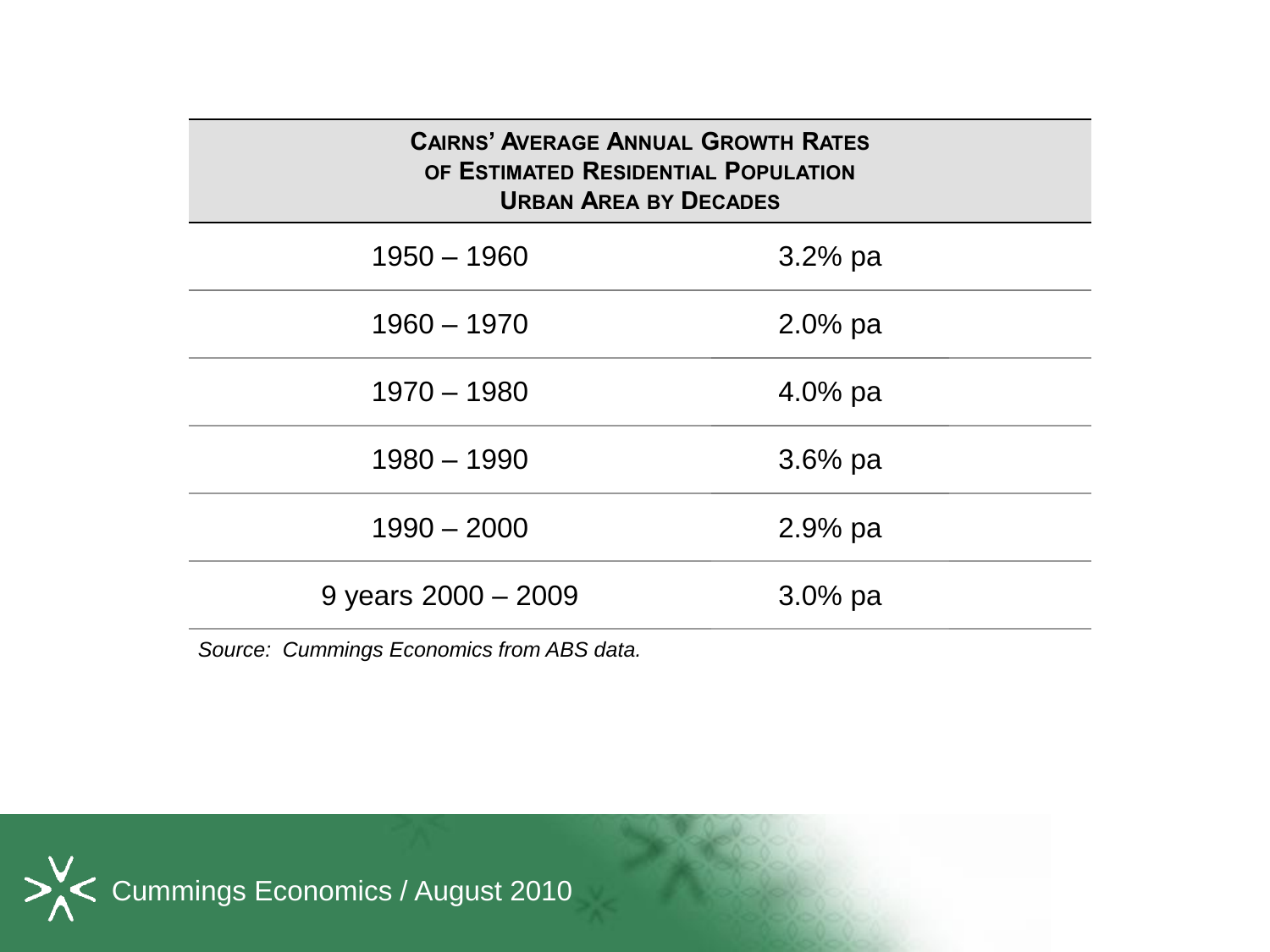| <b>COMPARATIVE LONG TERM GROWTH</b><br><b>QUEENSLAND'S MAIN REGIONAL CITIES</b><br>$1947 - 2009$ |        |         |         |                       |  |
|--------------------------------------------------------------------------------------------------|--------|---------|---------|-----------------------|--|
|                                                                                                  | 1947   |         | 2009    | $\%$<br><b>Growth</b> |  |
| Cairns                                                                                           | 16,644 |         | 147,118 | +783%                 |  |
| <b>Townsville</b>                                                                                | 34,109 | 168,402 |         | +394%                 |  |
| Mackay                                                                                           | 13,486 | 83,680  |         | +520%                 |  |
| Rockhampton                                                                                      | 34,088 | 77,017  |         | $+126%$               |  |
| <b>Bundaberg</b>                                                                                 | 15,926 | 51,109  |         | $+220%$               |  |
| Toowoomba                                                                                        | 35,194 |         | 128,600 | +265%                 |  |

*Note: 3 largest.*

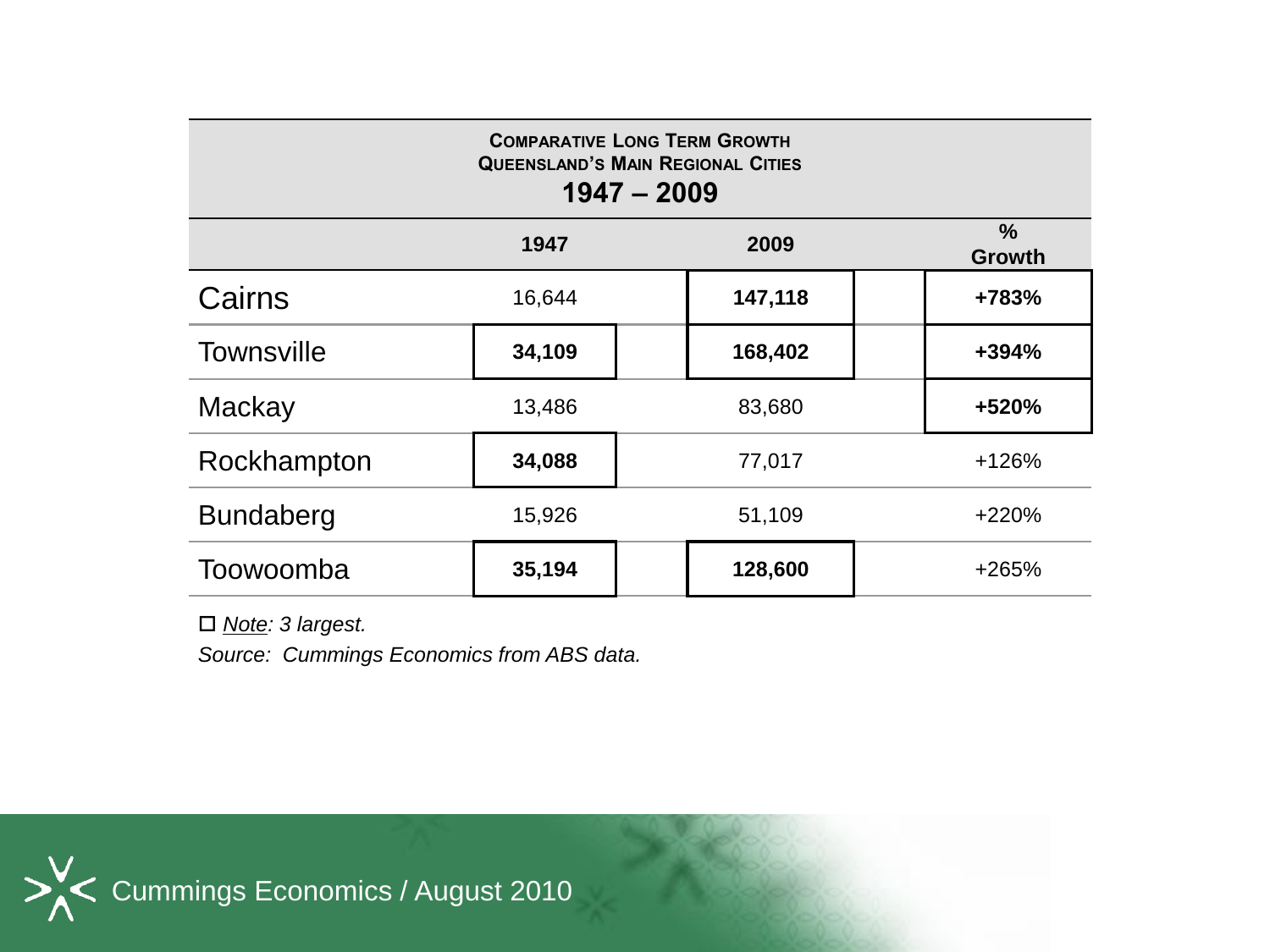| <b>COMPARATIVE LONG TERM GROWTH</b><br><b>REGIONAL STATISTICAL DIVISIONS</b><br>$1981 - 2009$ |         |                          |         |  |                                |
|-----------------------------------------------------------------------------------------------|---------|--------------------------|---------|--|--------------------------------|
|                                                                                               | 1981    |                          | 2009    |  | $\frac{0}{0}$<br><b>Growth</b> |
| <b>Far North</b>                                                                              | 140,168 |                          | 269,650 |  | $+92%$                         |
| <b>North</b>                                                                                  | 156,501 | $241,515$ <sup>(1)</sup> |         |  | $+54%$                         |
| <b>North West</b>                                                                             | 40,167  | 33,979                   |         |  | $(-15%)$                       |
| Mackay                                                                                        | 89,763  | $158,560^{(2)}$          |         |  | $+77%$                         |
| Fitzroy                                                                                       | 145,522 | 220,714                  |         |  | $+52%$                         |
| <b>Central West</b>                                                                           | 14,324  | 12,270                   |         |  | $(-14%)$                       |
| <b>Darling Downs</b>                                                                          | 168,641 |                          | 237,211 |  | $+41%$                         |

*Note: 3 largest. (1) Including Bowen. (2) Excluding Bowen.*

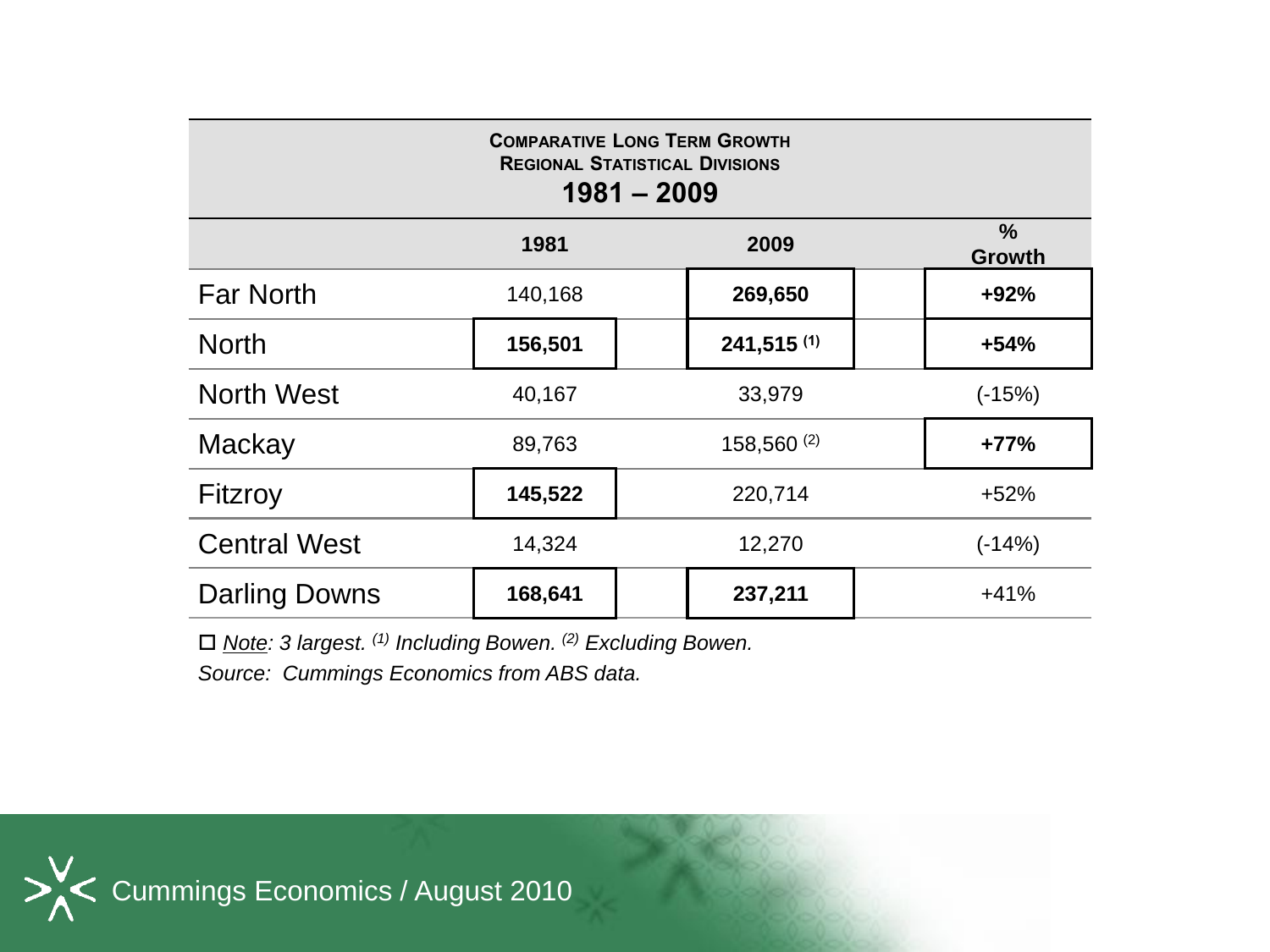| <b>1981 POPULATION PROJECTIONS OF 2006 POPULATION</b><br><b>COMPARED WITH ACTUAL OUTCOMES</b> |                  |                 |                                      |  |  |
|-----------------------------------------------------------------------------------------------|------------------|-----------------|--------------------------------------|--|--|
|                                                                                               | <b>Projected</b> | <b>Actual</b>   | <b>Over/Under</b><br><b>Estimate</b> |  |  |
| <b>North West</b>                                                                             | 52,417           | 33,213          | $+19,204$                            |  |  |
| <b>Far North</b>                                                                              | 243,633          | 247,295         | $(-3,662)$                           |  |  |
| <b>North</b>                                                                                  | 229,321          | $223,037$ (1)   | $+6,284$                             |  |  |
| Mackay                                                                                        | 173,615          | $146,665^{(2)}$ | $+26,950$                            |  |  |
| Fitzroy                                                                                       | 230,652          | 206,204         | $+24,448$                            |  |  |
| <b>Central West</b>                                                                           | 19,586           | 12,535          | $+7,051$                             |  |  |
| Darling Downs                                                                                 | 231,441          | 225,807         | $+5,634$                             |  |  |

*Note: (1) Including Bowen. (2) Excluding Bowen.*

*Source: Cummings Economics from ABS data. & Population Projections for Qld 1981 – 2006, Queensland Premiers Department.*

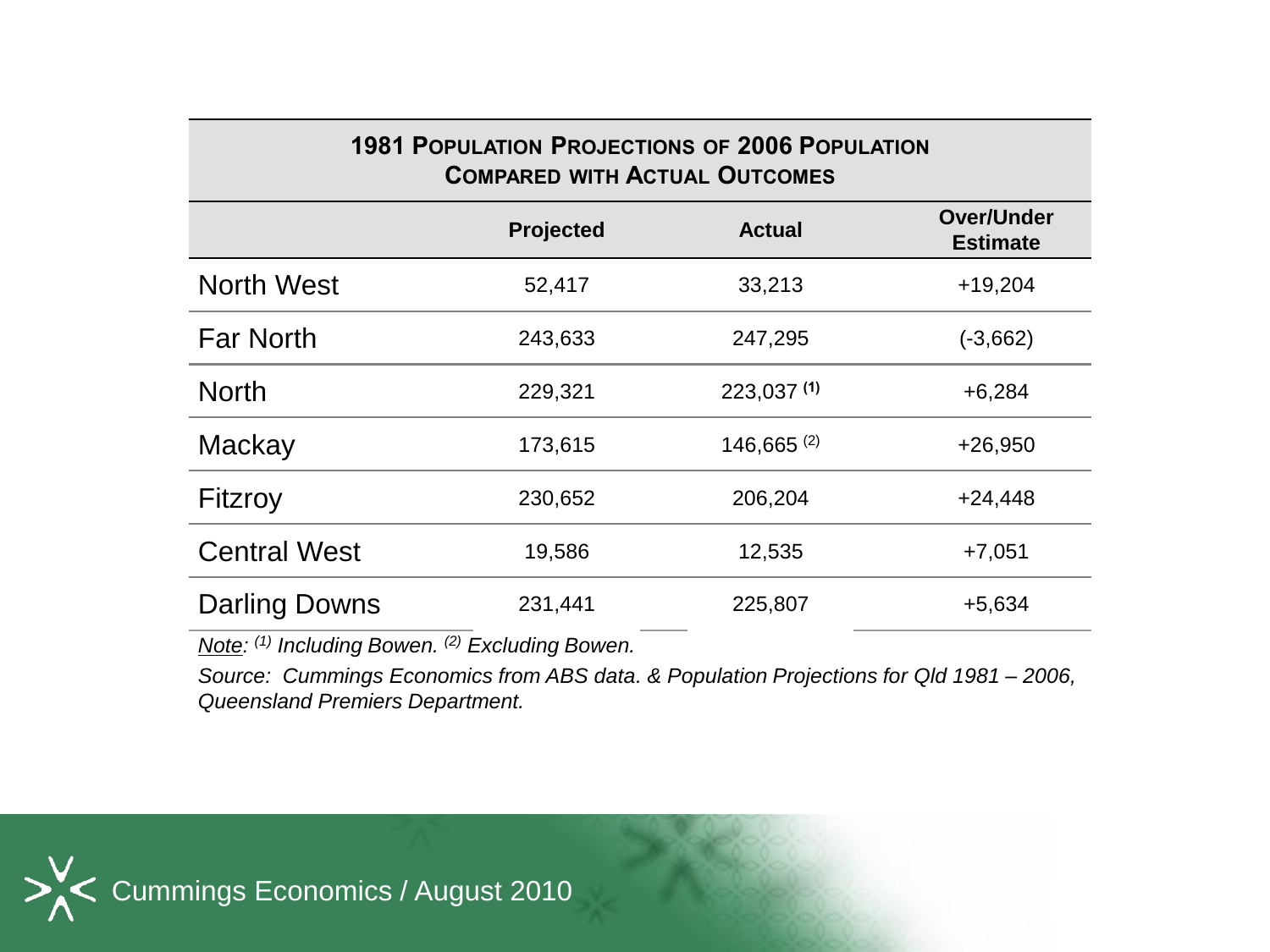| <b>SERVICE AREA POPULATIONS</b> |                       |                              |                                   |                                                            |  |
|---------------------------------|-----------------------|------------------------------|-----------------------------------|------------------------------------------------------------|--|
|                                 |                       | 2009<br><b>Est Res Pop'n</b> | (2006)<br><b>Census</b><br>Count) | <b>Est 2009</b><br><b>Hinterland</b><br><b>Populations</b> |  |
| <b>Cairns Region</b>            | (Far North plus Gulf) | 274,672                      | (271, 119)                        | 127,554                                                    |  |
| <b>Townsville Region</b>        | (North plus balance)  | 256,297                      | (233, 327)                        | 64,925                                                     |  |

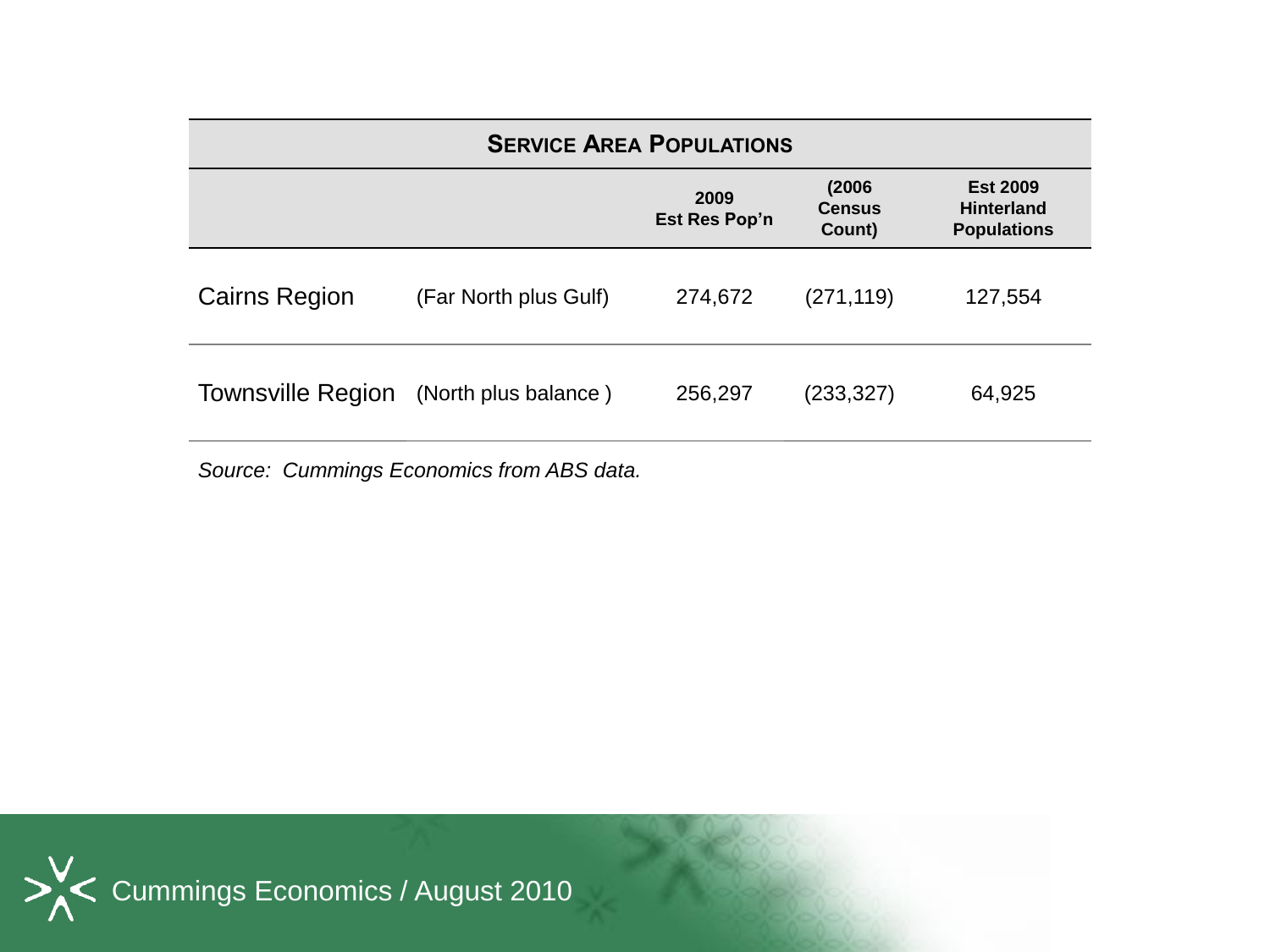## CURRENT SITUATION

#### 1. LOSS OF JAPANESE FLIGHTS

#### 2. GFC EFFECTS

- CONFIDENCE
- BUILDING APPROVALS
- MINING TEMPORARY

#### 3. 2009 BUDGET

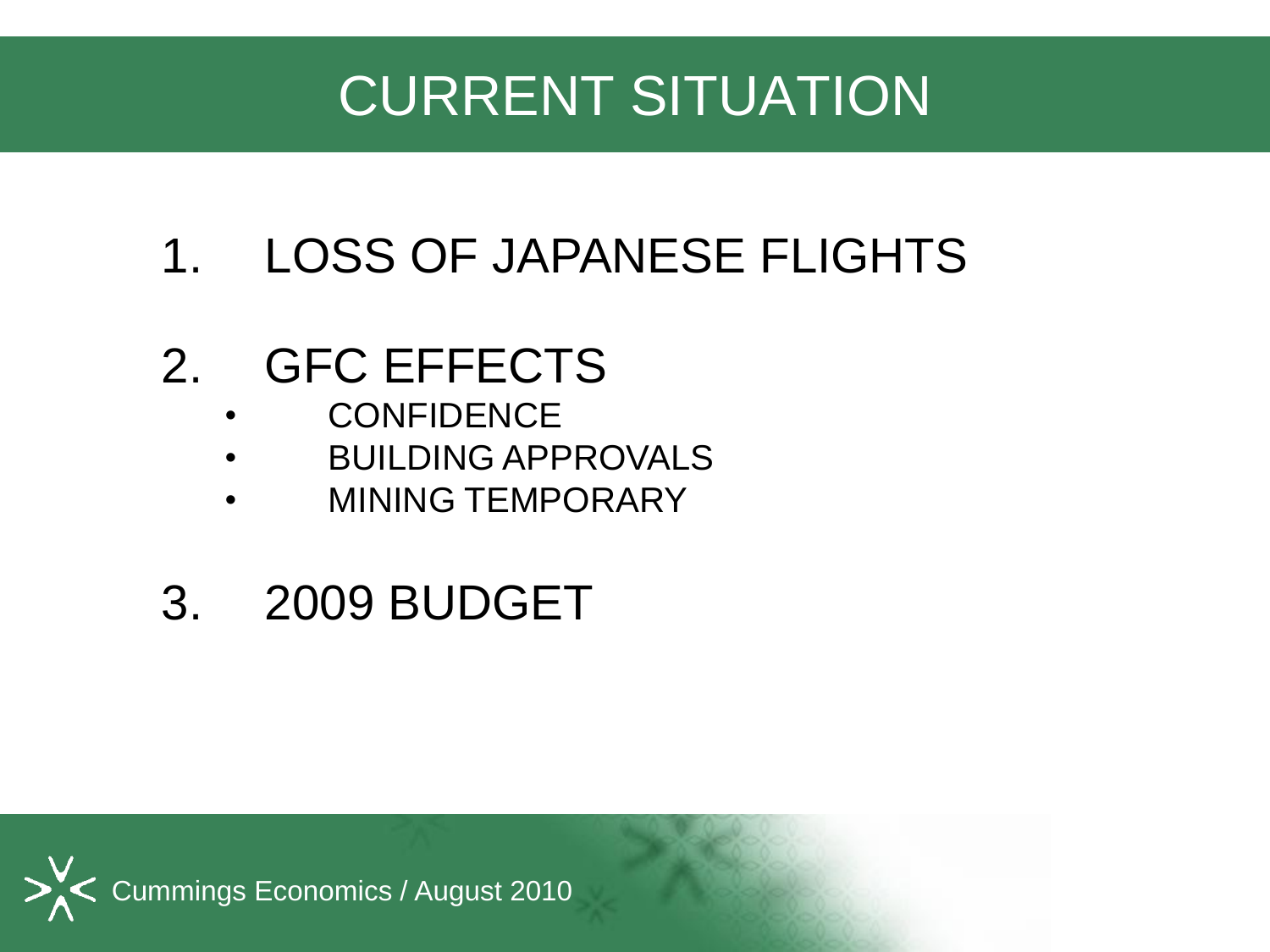#### LOOKING FORWARD

### WORLD ECONOMY CHANGED

### POSITIVES & NEGATIVES

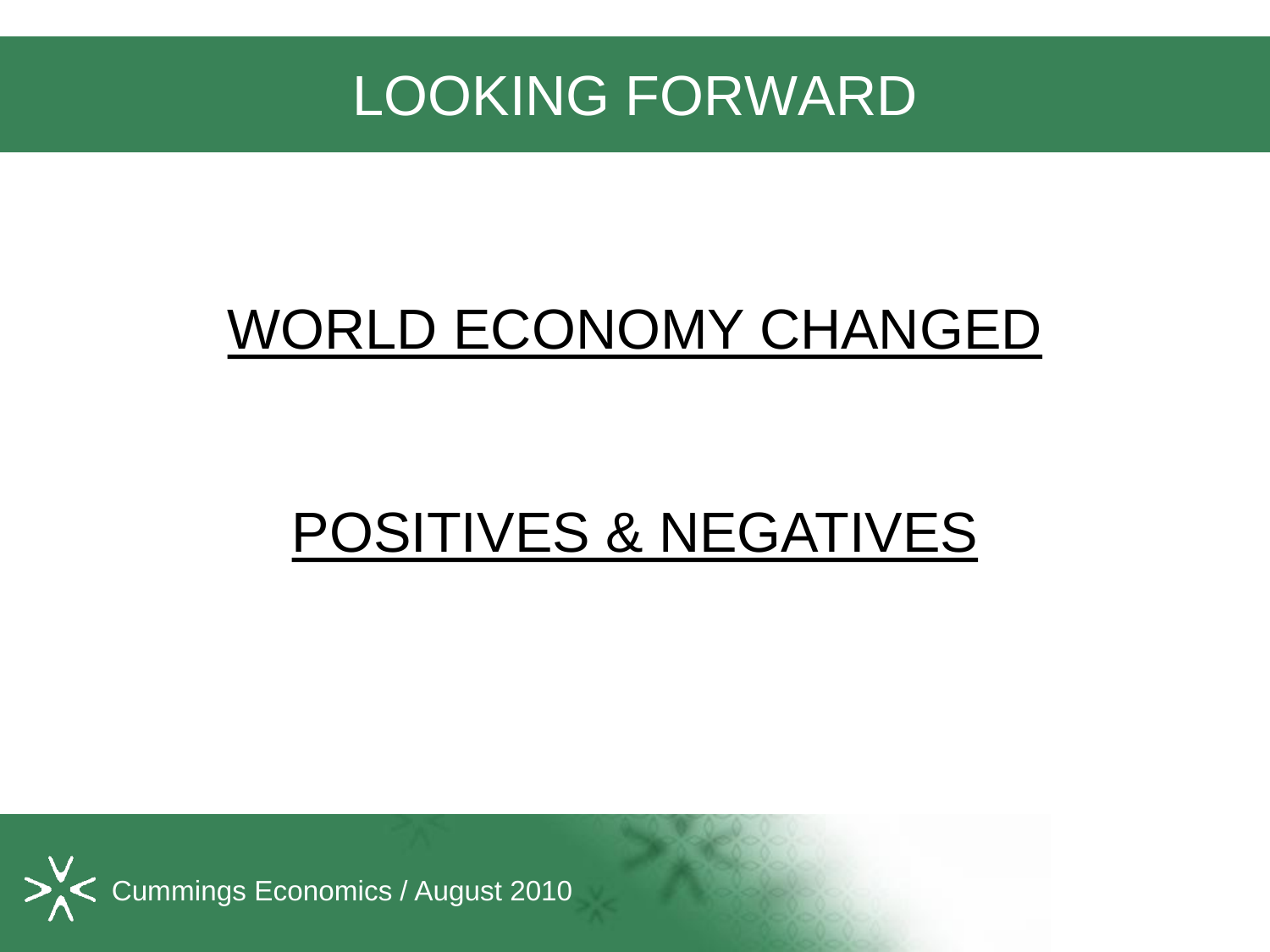

- AUSTRALIAN DOLLAR  $>^{\vee}_{\wedge}<$
- $>^{\vee}_{\wedge}<$ CHINA & INDIA
- RE-EXPANSION OF AIR SERVICES $>^{\vee}_{\wedge}<$

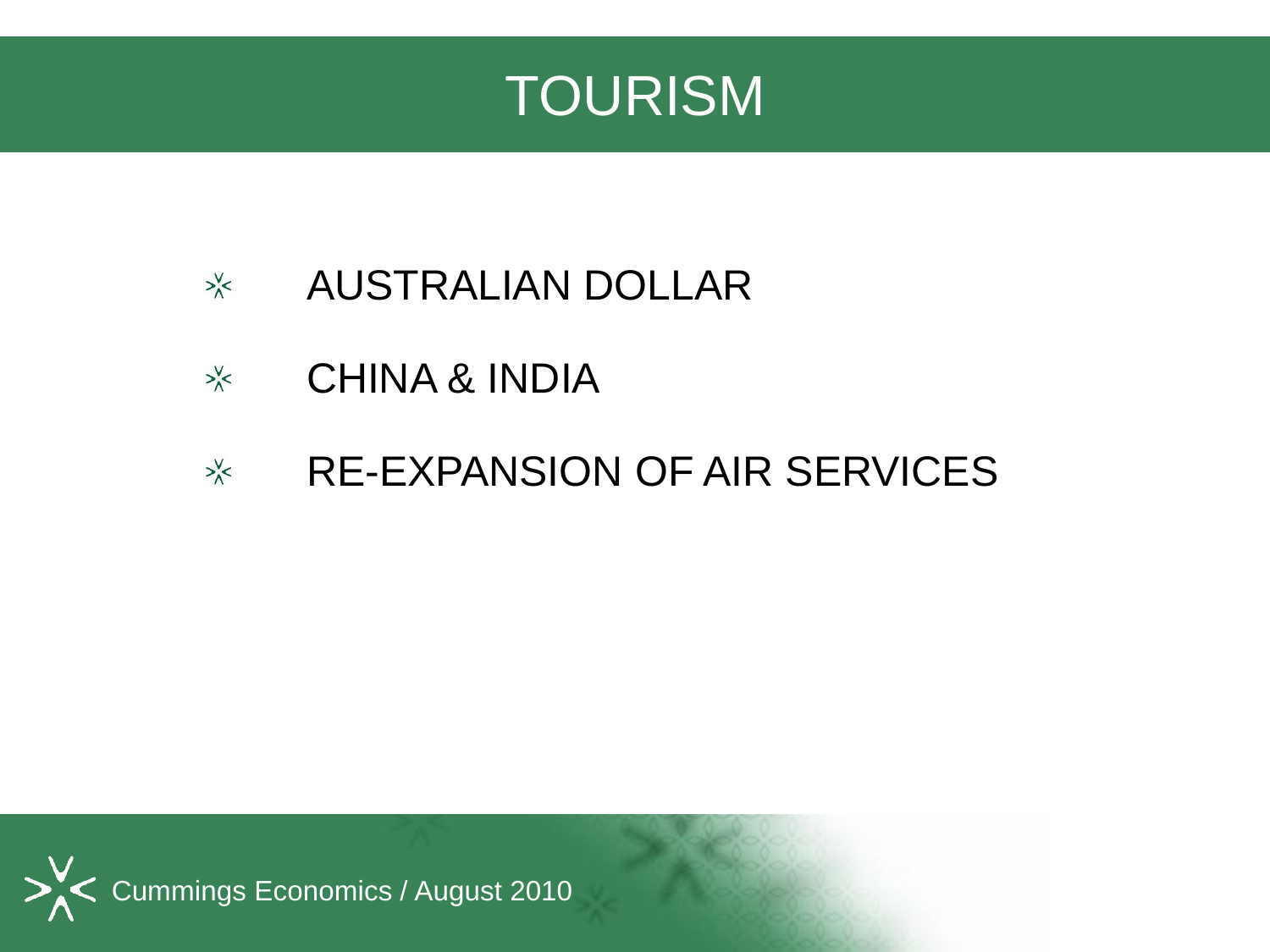#### ADVANCED MINE LOCATIONS, QUEENSLAND

![](_page_9_Figure_1.jpeg)

Cummings Economics / August 2010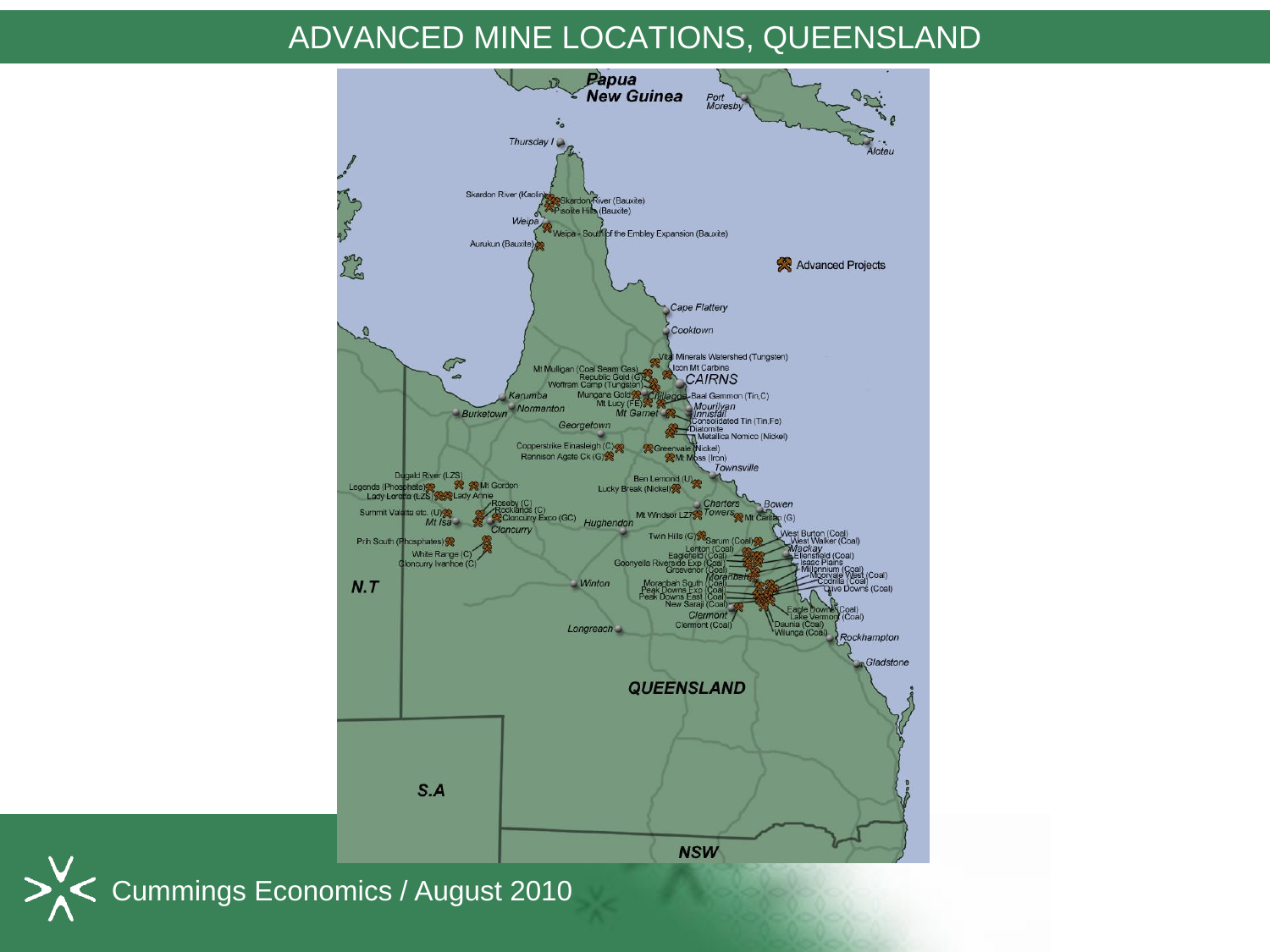#### MINING RELATED & OTHER RELEVANT AIR SERVICES, INTERSTATE & OVERSEAS

![](_page_10_Picture_1.jpeg)

![](_page_10_Picture_2.jpeg)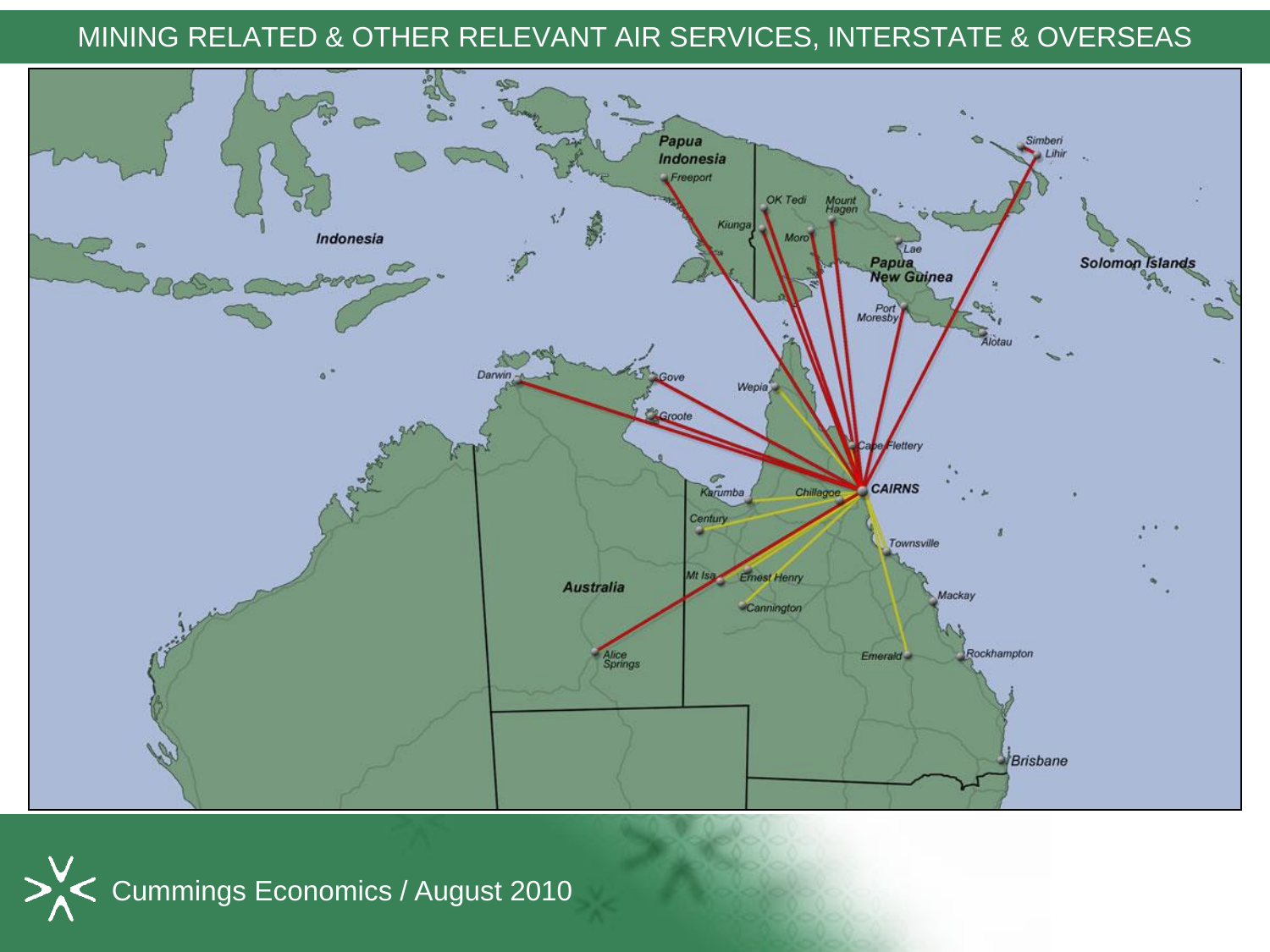#### AREAS OF PRIMARY & SECONDARY ENGAGEMENT

![](_page_11_Figure_1.jpeg)

![](_page_11_Picture_2.jpeg)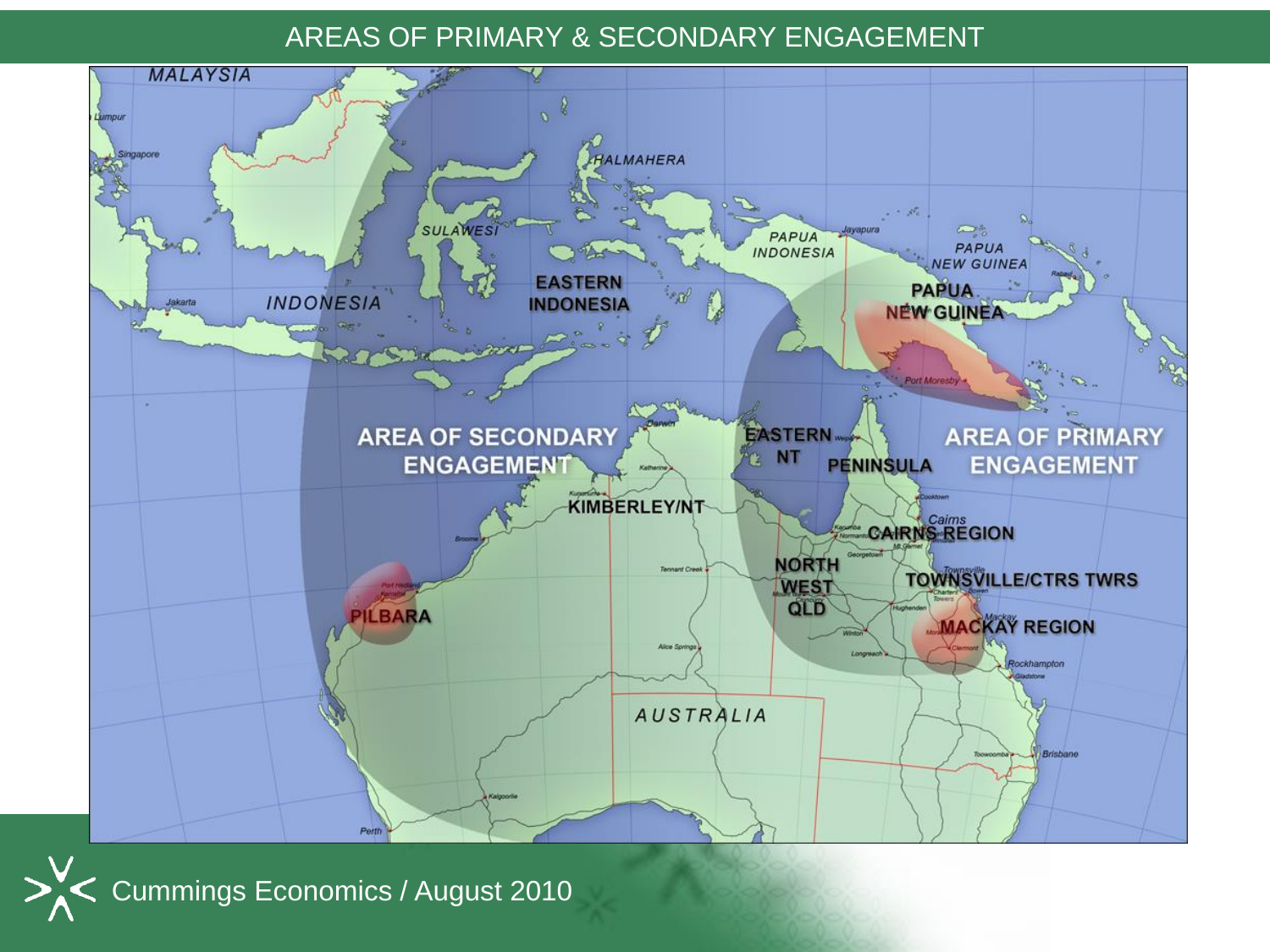### AGRICULTURAL PRODUCTION

#### AGRICULTURE STEADY EXPANSION  $>^V_{\Lambda}<$

#### UNDERDEVELOPED UNDERLYING RESOURCES $>^{\vee}_{\wedge}<$

![](_page_12_Picture_3.jpeg)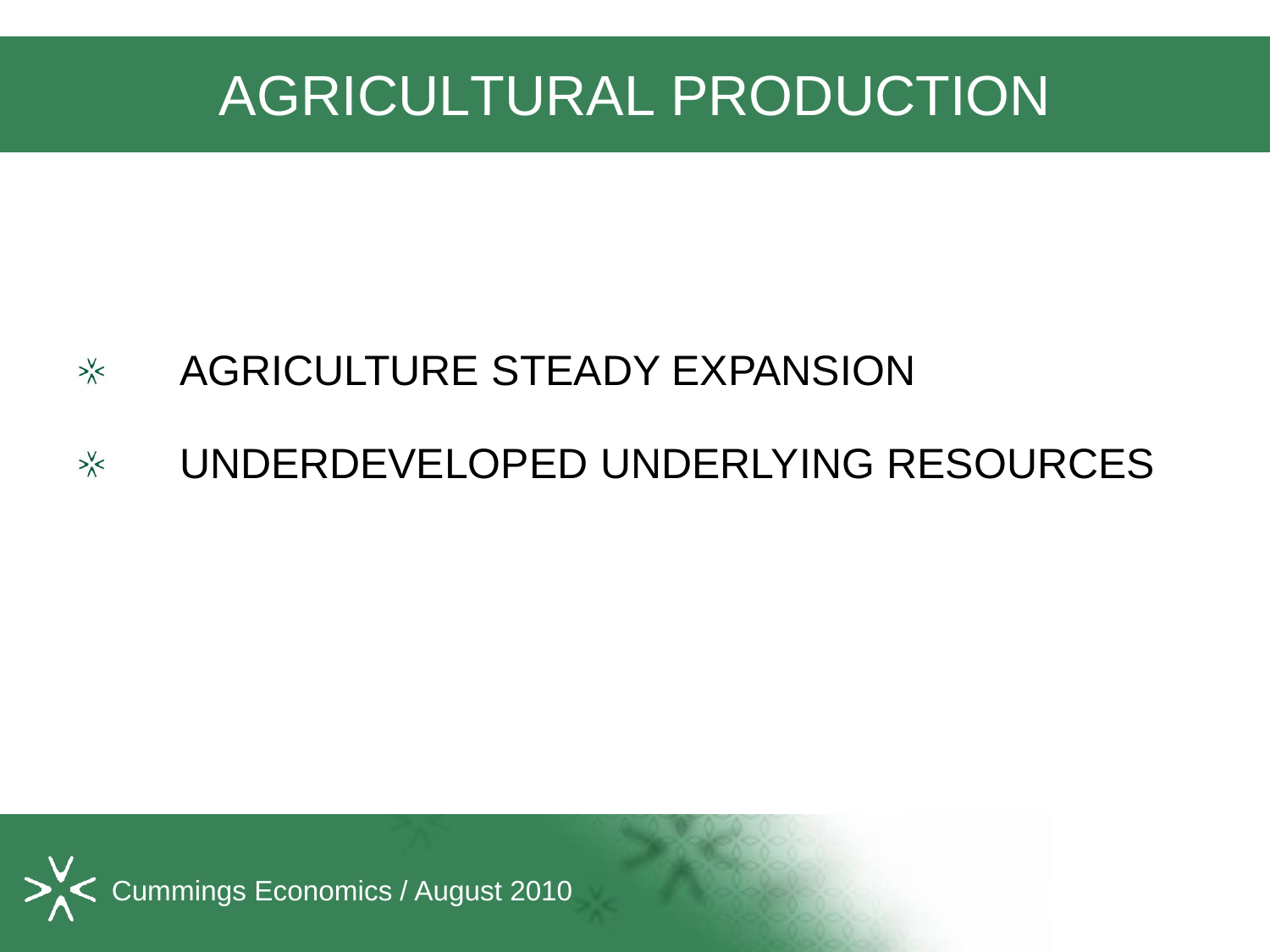### CATCH UP OF GOVERNMENT SERVICES

#### HIGHER EDUCATION & RESEARCH  $>^{\vee}_{\wedge}<$

#### HEALTH & HOSPITALS  $>^{\vee}_{\wedge}<$

#### CULTURAL & SPORTING $>^{\vee}_{\wedge}<$

![](_page_13_Picture_4.jpeg)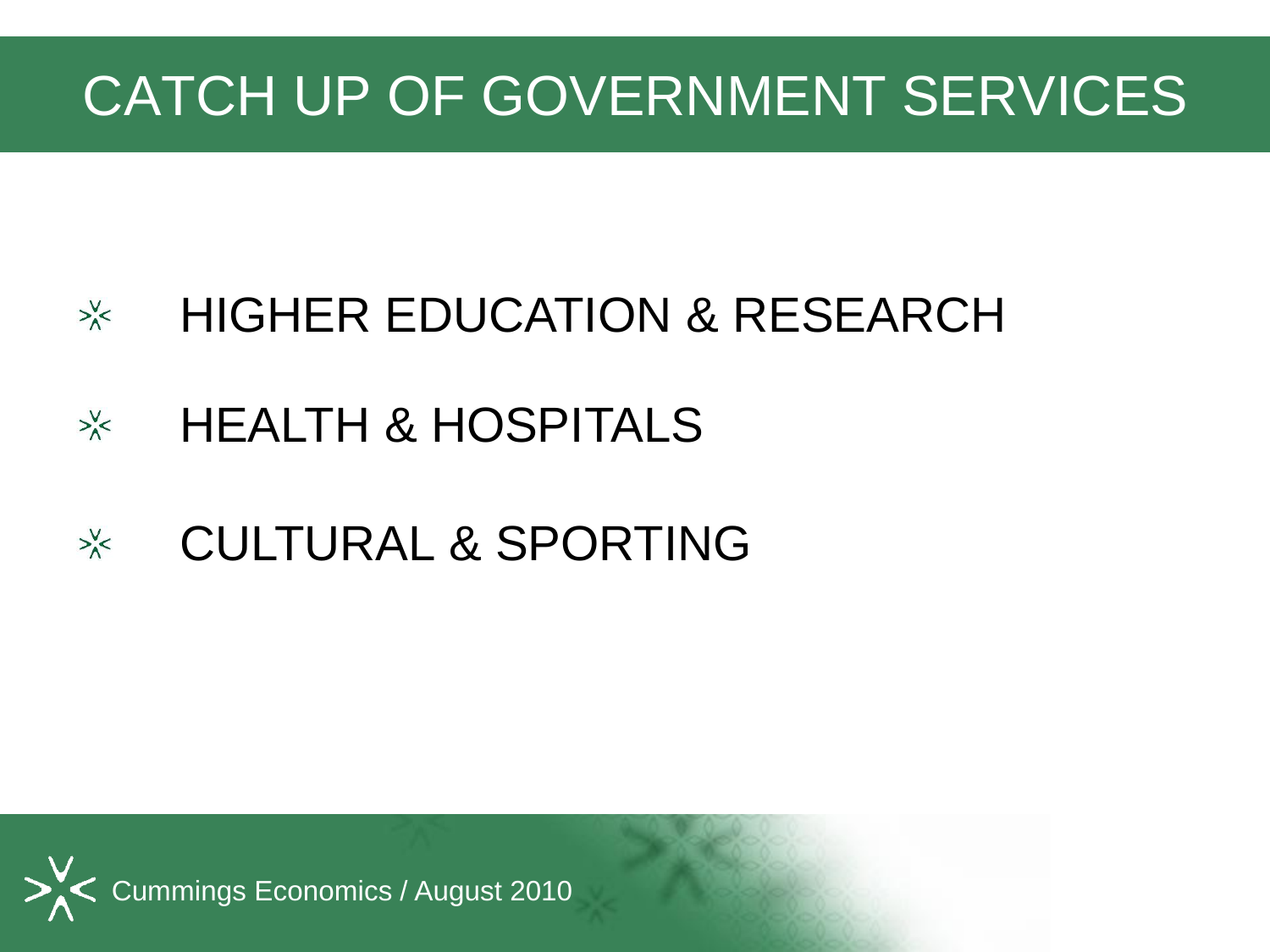### OTHER SERVICES

#### MARITIME & AVIATION CLUSTERS  $>^{\vee}_{\wedge}<$

#### GENERAL BUSINESS  $>^{\vee}_{\wedge}<$

#### TOURISM DIVERSIFICATION  $>^{\vee}_{\wedge}<$ BUSINESS, EDUCATION, SPORTS

![](_page_14_Picture_4.jpeg)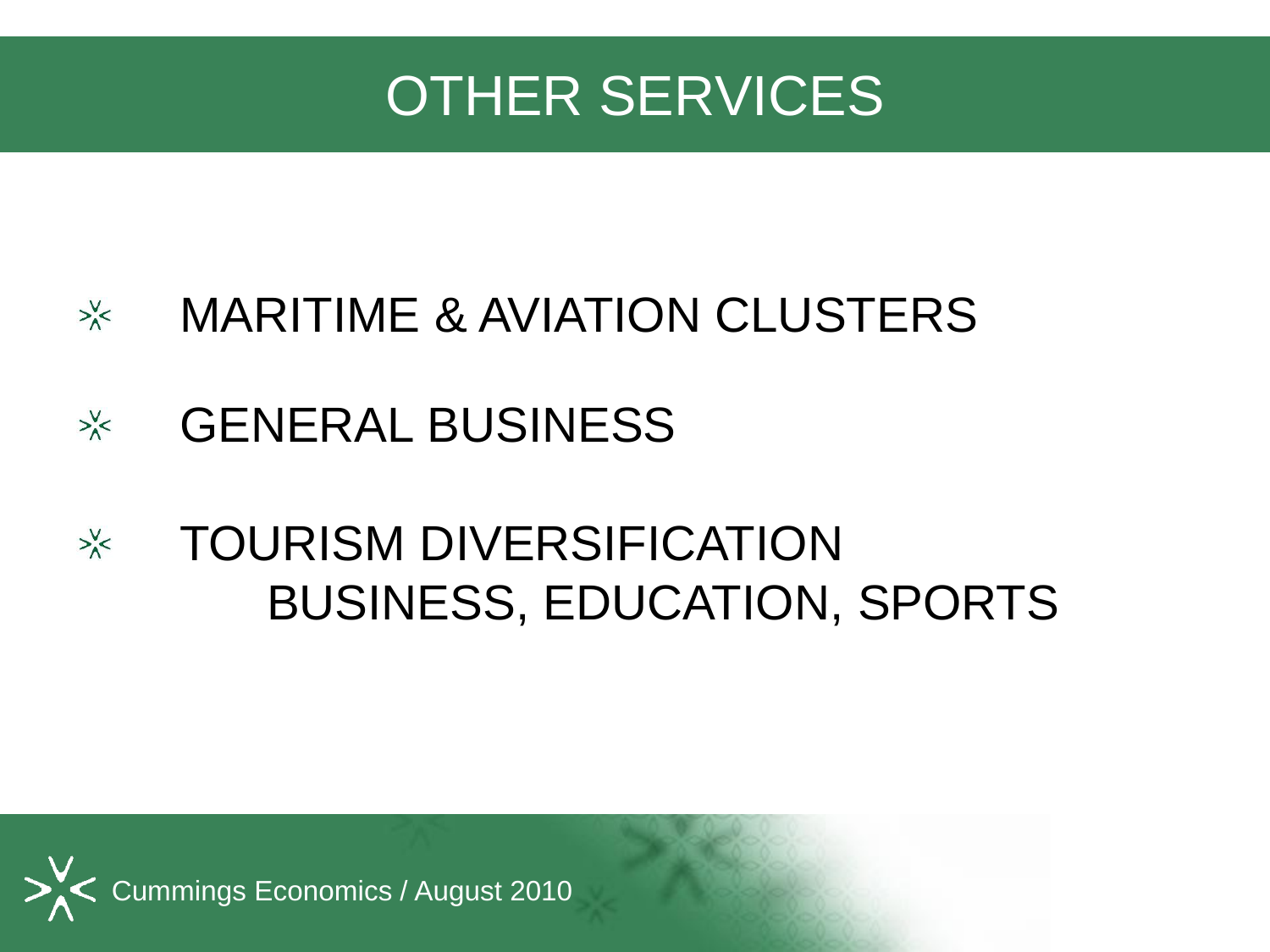### CONTINUING STRONG GROWTH

## COMMENSURATE WITH PAST

## LONG TERM TRENDS

- MOST GROWTH IN CAIRNS  $>^{\vee}_{\wedge}<$
- STEADY GROWTH OUTSIDE  $>^{\vee}_{\wedge}<$

![](_page_15_Picture_5.jpeg)